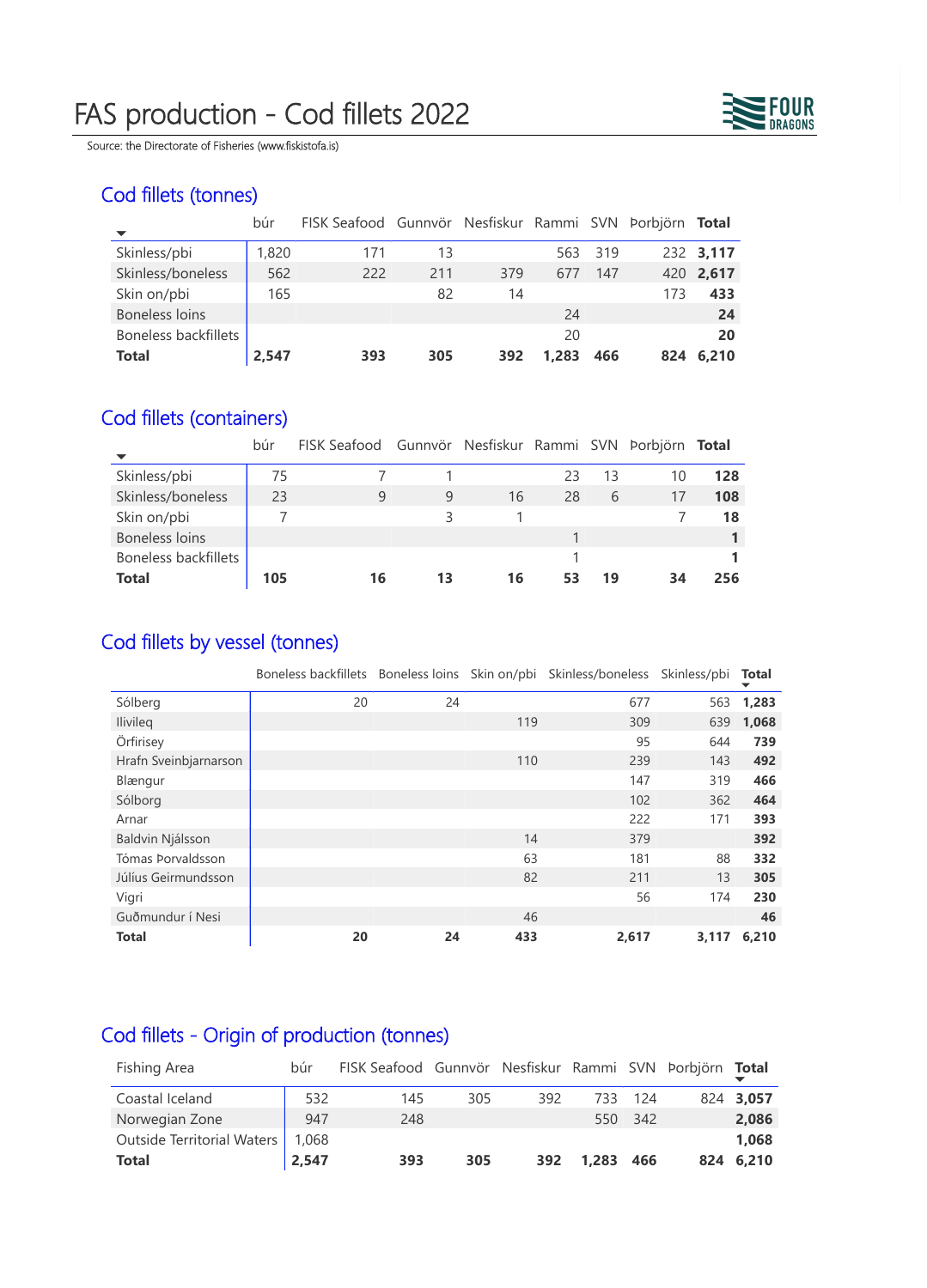# FAS production - Haddock fillets 2022



Source: the Directorate of Fisheries (www.fiskistofa.is)

## Haddock fillets (tonnes)

|                   |     | búr FISK Seafood Gunnvör Nesfiskur Rammi SVN Þorbjörn Total |     |     |     |    |     |           |
|-------------------|-----|-------------------------------------------------------------|-----|-----|-----|----|-----|-----------|
| Skinless/pbi      | 374 | 39                                                          |     | 19  |     | 42 |     | 550       |
| Skinless/boneless | 29  | 148                                                         | 102 | 234 | 114 |    | 155 | 783       |
| Skin on/pbi       |     |                                                             | 10  |     |     |    |     | 13        |
| <b>Total</b>      | 403 | 187                                                         | 111 | 255 | 114 | 44 |     | 232 1.346 |

#### Haddock fillets (containers)

|                   |    | búr FISK Seafood Gunnvör Nesfiskur Rammi SVN Þorbjörn Total |    |  |    |    |
|-------------------|----|-------------------------------------------------------------|----|--|----|----|
| Skinless/pbi      | 15 |                                                             |    |  |    | 23 |
| Skinless/boneless |    |                                                             | 10 |  |    |    |
| Skin on/pbi       |    |                                                             |    |  |    |    |
| <b>Total</b>      | 17 |                                                             |    |  | 10 |    |

#### Haddock fillets by vessel (tonnes)

|                       |    | Skin on/pbi Skinless/boneless Skinless/pbi Total |          |          |
|-----------------------|----|--------------------------------------------------|----------|----------|
| Baldvin Njálsson      | 3  | 234                                              | 19       | 255      |
| Arnar                 | 0  | 148                                              | 39       | 187      |
| Vigri                 |    | 10                                               | 176      | 186      |
| Sólborg               |    | 17                                               | 125      | 142      |
| Hrafn Sveinbjarnarson |    | 86                                               | 43       | 129      |
| Sólberg               |    | 114                                              | $\Omega$ | 114      |
| Júlíus Geirmundsson   | 10 | 102                                              |          | 111      |
| Tómas Þorvaldsson     |    | 69                                               | 34       | 103      |
| Örfirisey             |    | $\mathcal{P}$                                    | 73       | 75       |
| Blængur               |    | $\overline{\phantom{0}}$                         | 42       | 44       |
| <b>Ilivileg</b>       |    | U                                                |          | $\bf{0}$ |
| <b>Total</b>          | 13 | 783                                              | 550      | 1,346    |

### Haddock fillets - Origin of production (tonnes)

| Fishing Area               |     | búr FISK Seafood Gunnvör Nesfiskur Rammi SVN Þorbjörn Total |     |     |     |     |           |
|----------------------------|-----|-------------------------------------------------------------|-----|-----|-----|-----|-----------|
| Coastal Iceland            | 354 | 172                                                         | 111 | 255 | 93  | 31  | 232 1,249 |
| Norwegian Zone             | 49  | 14                                                          |     |     | 20  | -13 | 97        |
| Outside Territorial Waters |     |                                                             |     |     |     |     |           |
| <b>Total</b>               | 403 | 187                                                         | 111 | 255 | 114 | 44  | 232 1.346 |